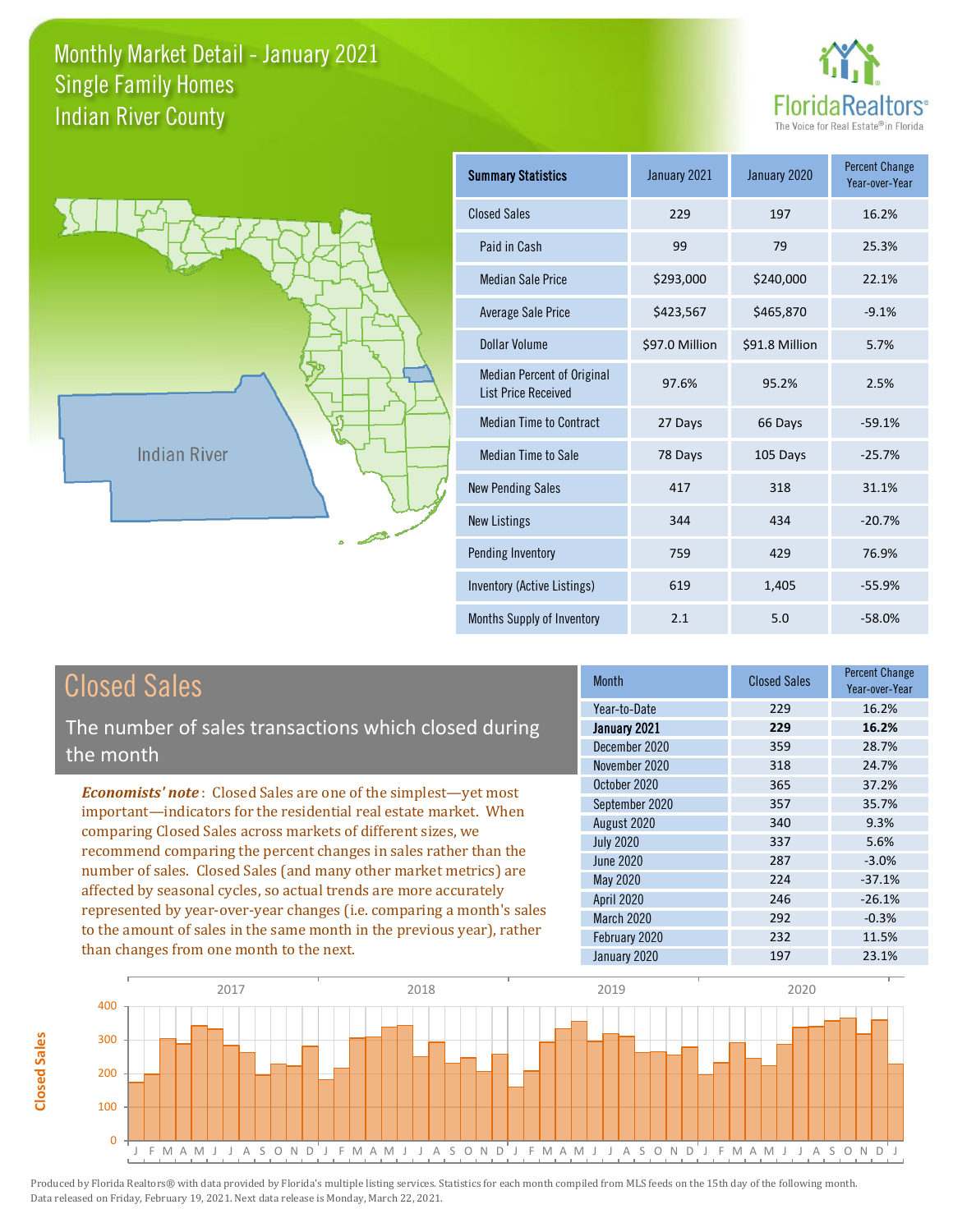this statistic should be interpreted with care.



118 1.7%

| Cash Sales                                                                     | <b>Month</b>      | <b>Cash Sales</b> | <b>Percent Change</b><br>Year-over-Year |
|--------------------------------------------------------------------------------|-------------------|-------------------|-----------------------------------------|
|                                                                                | Year-to-Date      | 99                | 25.3%                                   |
| The number of Closed Sales during the month in which                           | January 2021      | 99                | 25.3%                                   |
| buyers exclusively paid in cash                                                | December 2020     | 135               | 35.0%                                   |
|                                                                                | November 2020     | 111               | 22.0%                                   |
|                                                                                | October 2020      | 126               | 24.8%                                   |
|                                                                                | September 2020    | 81                | $-4.7%$                                 |
| <b>Economists' note:</b> Cash Sales can be a useful indicator of the extent to | August 2020       | 102               | $-15.0%$                                |
| which investors are participating in the market. Why? Investors are            | <b>July 2020</b>  | 100               | $-11.5%$                                |
| far more likely to have the funds to purchase a home available up front,       | June 2020         | 94                | $-3.1%$                                 |
| whereas the typical homebuyer requires a mortgage or some other                | May 2020          | 70                | $-48.5%$                                |
| form of financing. There are, of course, many possible exceptions, so          | <b>April 2020</b> | 85                | $-38.4%$                                |



# Cash Sales as a Percentage of Closed Sales

The percentage of Closed Sales during the month which were Cash Sales

*Economists' note* : This statistic is simply another way of viewing Cash Sales. The remaining percentages of Closed Sales (i.e. those not paid fully in cash) each month involved some sort of financing, such as mortgages, owner/seller financing, assumed loans, etc.

| <b>Month</b>      | <b>Percent of Closed</b><br>Sales Paid in Cash | <b>Percent Change</b><br>Year-over-Year |
|-------------------|------------------------------------------------|-----------------------------------------|
| Year-to-Date      | 43.2%                                          | 7.7%                                    |
| January 2021      | 43.2%                                          | 7.7%                                    |
| December 2020     | 37.6%                                          | 5.0%                                    |
| November 2020     | 34.9%                                          | $-2.2%$                                 |
| October 2020      | 34.5%                                          | $-9.2%$                                 |
| September 2020    | 22.7%                                          | $-29.7%$                                |
| August 2020       | 30.0%                                          | $-22.3%$                                |
| <b>July 2020</b>  | 29.7%                                          | $-16.1%$                                |
| <b>June 2020</b>  | 32.8%                                          | 0.0%                                    |
| <b>May 2020</b>   | 31.3%                                          | $-18.1%$                                |
| <b>April 2020</b> | 34.6%                                          | $-16.4%$                                |
| March 2020        | 40.4%                                          | 2.0%                                    |
| February 2020     | 43.5%                                          | 0.5%                                    |
| January 2020      | 40.1%                                          | $-2.9%$                                 |

January 2020 79 79 19.7%

February 2020 101 101 12.2%

March 2020

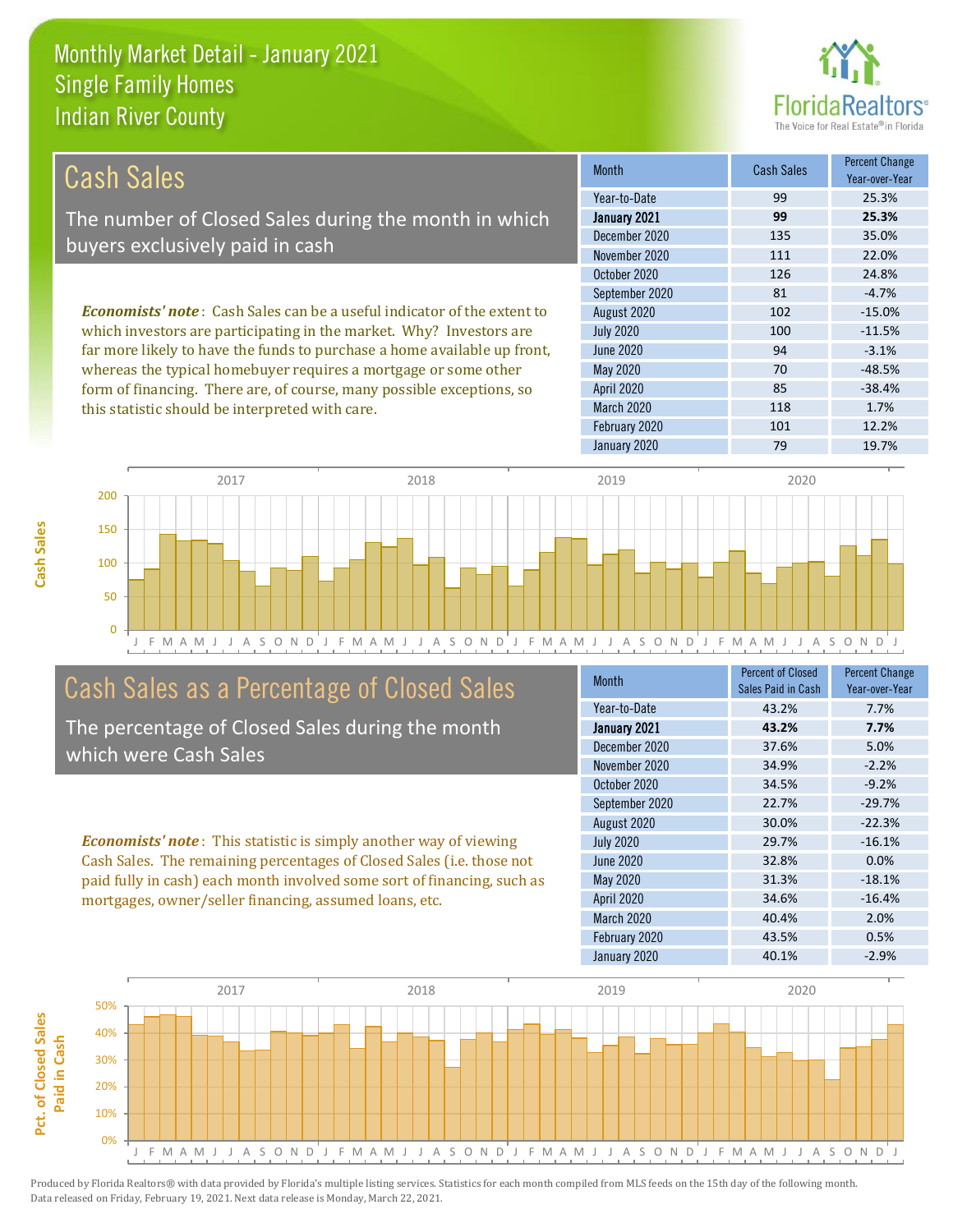

#### Month Median Sale Price Percent Change Year-over-Year January 2021 **\$293,000 22.1%** Year-to-Date \$293,000 22.1% June 2020 \$265,000 \$265,000 6.0% December 2020 \$298,000 11.8% November 2020 \$282,075 13.1% August 2020 \$265,000 8.2% July 2020 \$257,221 2.9% October 2020 **\$275,990** 11.9% September 2020 \$265,000 \$265,000 May 2020 \$267,500 2.3% April 2020 \$267,000 4.7% March 2020 \$267,500 7.6% February 2020 \$259,950 6.1% January 2020 \$240,000 \$240,000 3.4% *Economists' note* : Median Sale Price is our preferred summary statistic for price activity because, unlike Average Sale Price, Median Sale Price is not sensitive to high sale prices for small numbers of homes that may not be characteristic of the market area. Keep in mind that median price trends over time are not always solely caused by changes in the general value of local real estate. Median sale price only reflects the values of the homes that *sold* each month, and the mix of the types of homes that sell can change over time. Median Sale Price The median sale price reported for the month (i.e. 50% of sales were above and 50% of sales were below)



# Average Sale Price

The average sale price reported for the month (i.e. total sales in dollars divided by the number of sales)

*Economists' note* : Usually, we prefer Median Sale Price over Average Sale Price as a summary statistic for home prices. However, Average Sale Price does have its uses—particularly when it is analyzed alongside the Median Sale Price. For one, the relative difference between the two statistics can provide some insight into the market for higher-end homes in an area.

| <b>Month</b>     | <b>Average Sale Price</b> | <b>Percent Change</b><br>Year-over-Year |
|------------------|---------------------------|-----------------------------------------|
| Year-to-Date     | \$423,567                 | $-9.1%$                                 |
| January 2021     | \$423,567                 | $-9.1%$                                 |
| December 2020    | \$484,313                 | 22.3%                                   |
| November 2020    | \$446,153                 | 22.5%                                   |
| October 2020     | \$388,560                 | 19.6%                                   |
| September 2020   | \$389,307                 | 18.8%                                   |
| August 2020      | \$385,760                 | 25.7%                                   |
| <b>July 2020</b> | \$546,623                 | 60.3%                                   |
| <b>June 2020</b> | \$355,729                 | $-2.0%$                                 |
| May 2020         | \$371,338                 | $-4.2%$                                 |
| April 2020       | \$412,348                 | 8.8%                                    |
| March 2020       | \$435,756                 | 20.4%                                   |
| February 2020    | \$385,431                 | 10.7%                                   |
| January 2020     | \$465,870                 | 22.9%                                   |

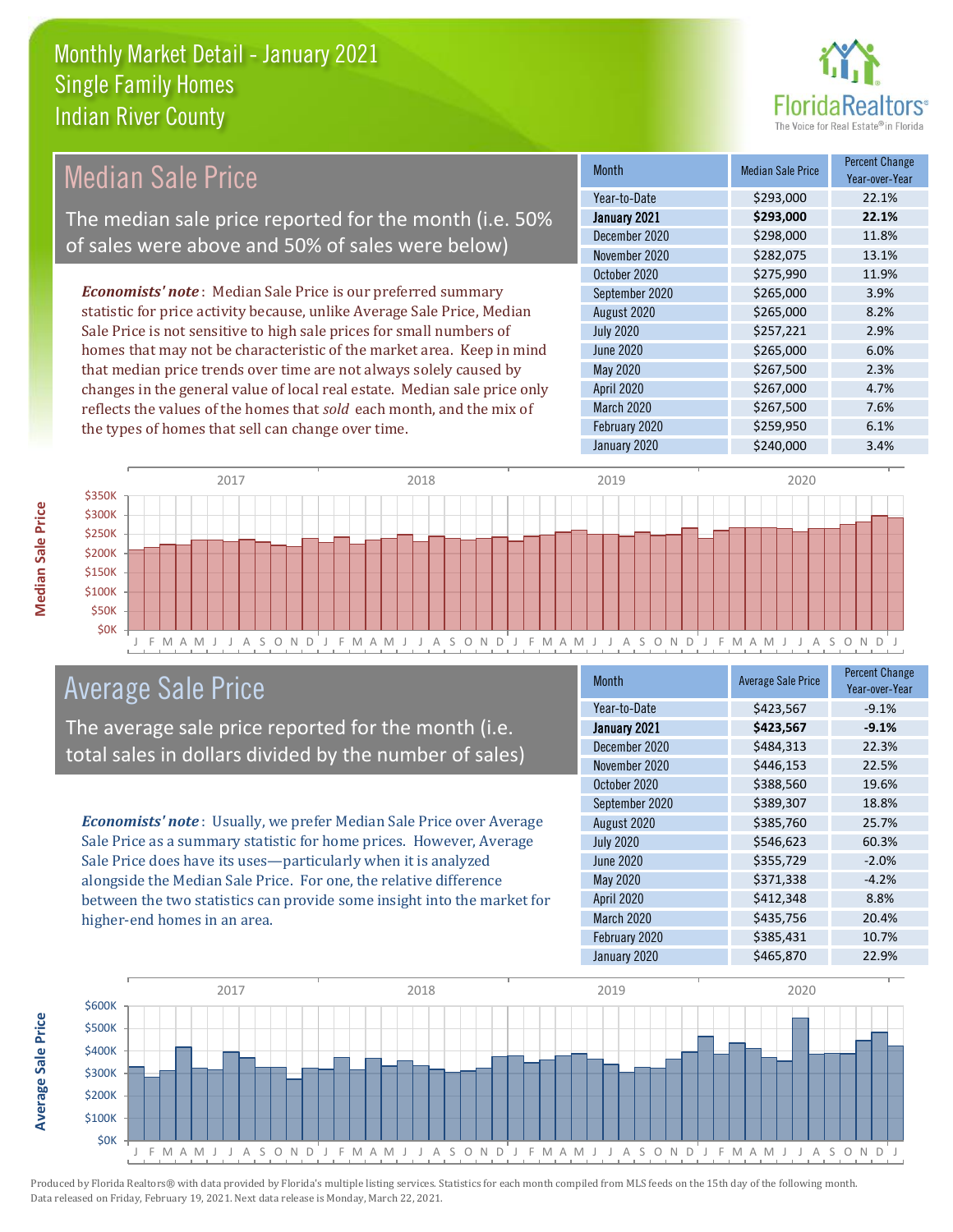

### Dollar Volume

The sum of the sale prices for all sales which closed during the month

*Economists' note* : Dollar Volume is simply the sum of all sale prices in a given time period, and can quickly be calculated by multiplying Closed Sales by Average Sale Price. It is a strong indicator of the health of the real estate industry in a market, and is of particular interest to real estate professionals, investors, analysts, and government agencies. Potential home sellers and home buyers, on the other hand, will likely be better served by paying attention to trends in the two components of Dollar Volume (i.e. sales and prices) individually.

| <b>Month</b>     | Dollar Volume   | <b>Percent Change</b><br>Year-over-Year |
|------------------|-----------------|-----------------------------------------|
| Year-to-Date     | \$97.0 Million  | 5.7%                                    |
| January 2021     | \$97.0 Million  | 5.7%                                    |
| December 2020    | \$173.9 Million | 57.4%                                   |
| November 2020    | \$141.9 Million | 52.7%                                   |
| October 2020     | \$141.8 Million | 64.1%                                   |
| September 2020   | \$139.0 Million | 61.2%                                   |
| August 2020      | \$131.2 Million | 37.4%                                   |
| <b>July 2020</b> | \$184.2 Million | 69.4%                                   |
| <b>June 2020</b> | \$102.1 Million | $-5.0%$                                 |
| <b>May 2020</b>  | \$83.2 Million  | $-39.7%$                                |
| April 2020       | \$101.4 Million | $-19.6%$                                |
| March 2020       | \$127.2 Million | 20.0%                                   |
| February 2020    | \$89.4 Million  | 23.5%                                   |
| January 2020     | \$91.8 Million  | 51.3%                                   |



# Median Percent of Original List Price Received

The median of the sale price (as a percentage of the original list price) across all properties selling during the month

*Economists' note* : The Median Percent of Original List Price Received is useful as an indicator of market recovery, since it typically rises as buyers realize that the market may be moving away from them and they need to match the selling price (or better it) in order to get a contract on the house. This is usually the last measure to indicate a market has shifted from down to up, so it is what we would call a *lagging* indicator.

| <b>Month</b>     | Med. Pct. of Orig.<br><b>List Price Received</b> | <b>Percent Change</b><br>Year-over-Year |
|------------------|--------------------------------------------------|-----------------------------------------|
| Year-to-Date     | 97.6%                                            | 2.5%                                    |
| January 2021     | 97.6%                                            | 2.5%                                    |
| December 2020    | 97.4%                                            | 1.8%                                    |
| November 2020    | 97.9%                                            | 2.0%                                    |
| October 2020     | 97.1%                                            | 1.6%                                    |
| September 2020   | 97.3%                                            | 1.6%                                    |
| August 2020      | 96.7%                                            | 1.6%                                    |
| <b>July 2020</b> | 96.0%                                            | 0.3%                                    |
| <b>June 2020</b> | 95.5%                                            | $-0.2%$                                 |
| <b>May 2020</b>  | 95.8%                                            | 0.8%                                    |
| April 2020       | 95.8%                                            | 1.6%                                    |
| March 2020       | 95.0%                                            | 0.6%                                    |
| February 2020    | 95.9%                                            | 0.0%                                    |
| January 2020     | 95.2%                                            | 2.1%                                    |

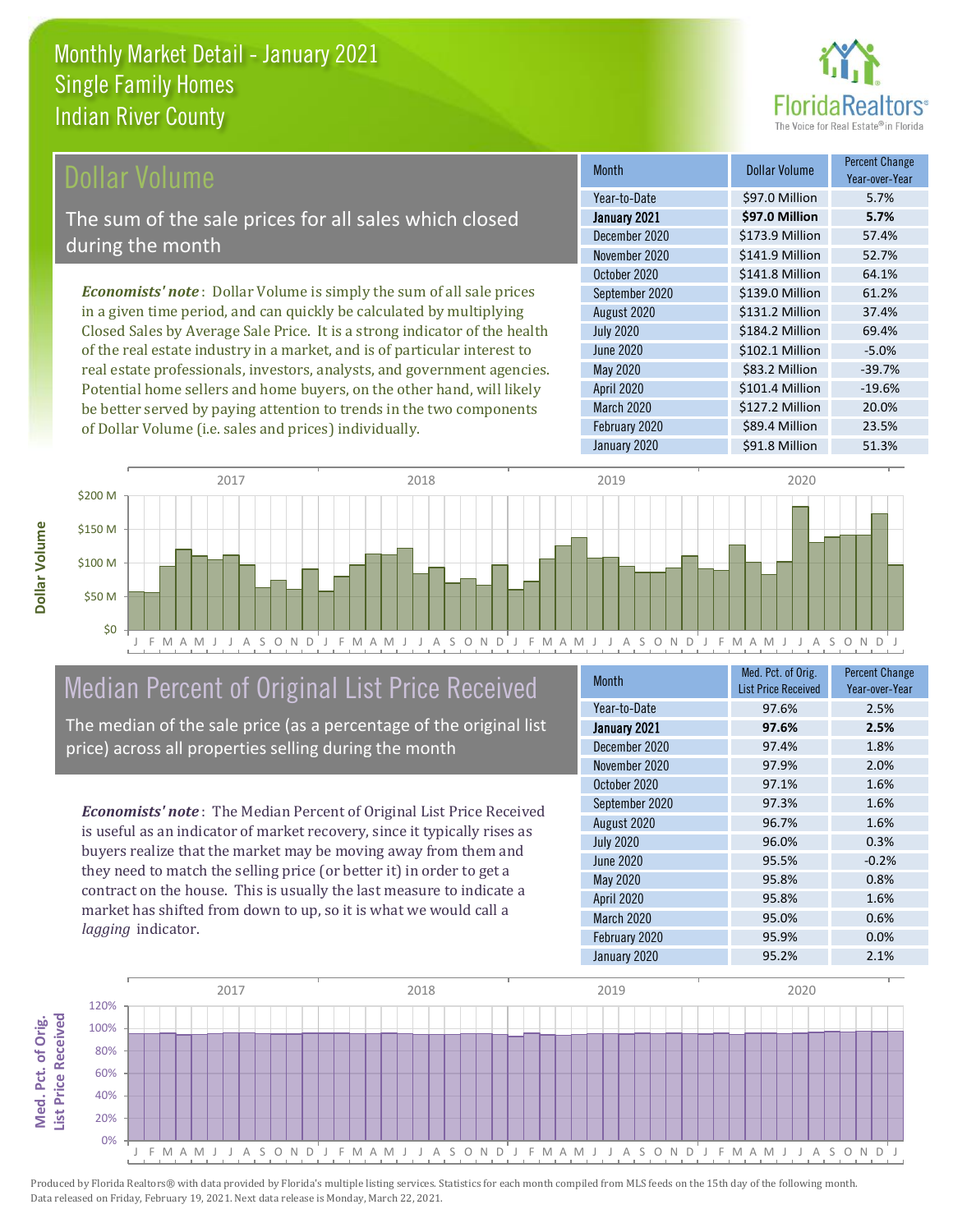

# **Median Time to Contract**

The median number of days between the listing date and contract date for all Closed Sales during the month

*Economists' note* : Like Time to Sale, Time to Contract is a measure of the length of the home selling process calculated for sales which closed during the month. The difference is that Time to Contract measures the number of days between the initial listing of a property and the signing of the contract which eventually led to the closing of the sale. When the gap between Median Time to Contract and Median Time to Sale grows, it is usually a sign of longer closing times and/or declining numbers of cash sales.

| <b>Month</b>     | Median Time to<br>Contract | <b>Percent Change</b><br>Year-over-Year |
|------------------|----------------------------|-----------------------------------------|
| Year-to-Date     | 27 Days                    | $-59.1%$                                |
| January 2021     | 27 Days                    | $-59.1%$                                |
| December 2020    | 27 Days                    | $-50.0%$                                |
| November 2020    | 28 Days                    | $-46.2%$                                |
| October 2020     | 37 Days                    | $-39.3%$                                |
| September 2020   | 41 Days                    | $-30.5%$                                |
| August 2020      | 52 Days                    | $-13.3%$                                |
| <b>July 2020</b> | 73 Days                    | 9.0%                                    |
| <b>June 2020</b> | 61 Days                    | 19.6%                                   |
| <b>May 2020</b>  | 42 Days                    | $-19.2%$                                |
| April 2020       | 36 Days                    | $-39.0%$                                |
| March 2020       | 58 Days                    | $-3.3%$                                 |
| February 2020    | 59 Days                    | 0.0%                                    |
| January 2020     | 66 Days                    | $-17.5%$                                |





# Median Time to Sale

The median number of days between the listing date and closing date for all Closed Sales during the month

*Economists' note* : Time to Sale is a measure of the length of the home selling process, calculated as the number of days between the initial listing of a property and the closing of the sale. *Median* Time to Sale is the amount of time the "middle" property selling this month was on the market. That is, 50% of homes selling this month took *less* time to sell, and 50% of homes took *more* time to sell. Median Time to Sale gives a more accurate picture than Average Time to Sale, which can be skewed upward by small numbers of properties taking an abnormally long time to sell.

| Month            | <b>Median Time to Sale</b> | <b>Percent Change</b><br>Year-over-Year |
|------------------|----------------------------|-----------------------------------------|
| Year-to-Date     | 78 Days                    | $-25.7%$                                |
| January 2021     | 78 Days                    | $-25.7%$                                |
| December 2020    | 77 Days                    | $-21.4%$                                |
| November 2020    | 69 Days                    | $-31.0%$                                |
| October 2020     | 88 Days                    | $-13.7%$                                |
| September 2020   | 90 Days                    | $-9.1%$                                 |
| August 2020      | 104 Days                   | 6.1%                                    |
| <b>July 2020</b> | 119 Days                   | 11.2%                                   |
| <b>June 2020</b> | 103 Days                   | 7.3%                                    |
| <b>May 2020</b>  | 90 Days                    | $-5.3%$                                 |
| April 2020       | 89 Days                    | $-10.1%$                                |
| March 2020       | 104 Days                   | 5.1%                                    |
| February 2020    | 99 Days                    | 1.0%                                    |
| January 2020     | 105 Days                   | $-19.2%$                                |

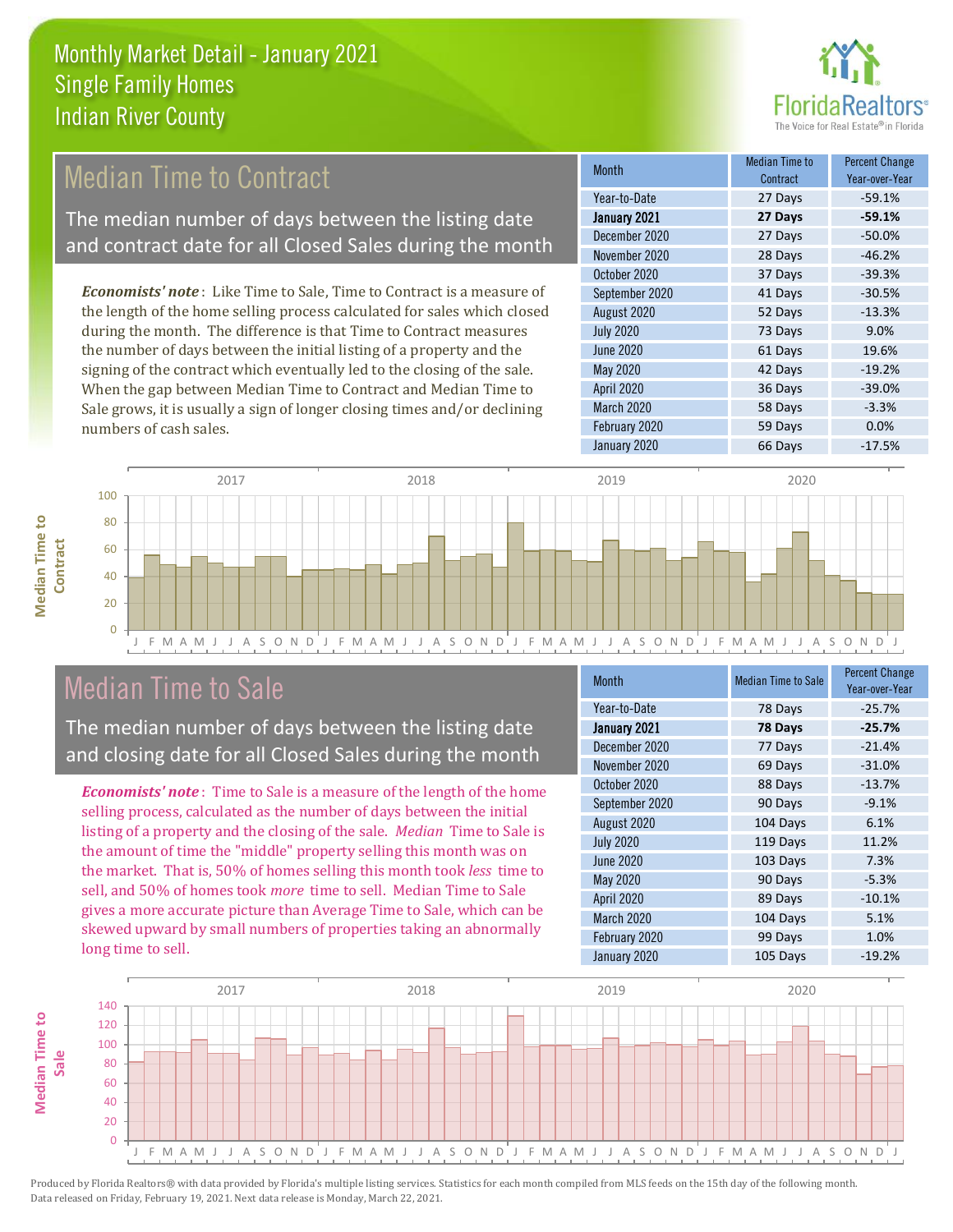

| <b>New Pending Sales</b>                                                       | <b>Month</b>      | <b>New Pending Sales</b> | <b>Percent Change</b><br>Year-over-Year |
|--------------------------------------------------------------------------------|-------------------|--------------------------|-----------------------------------------|
|                                                                                | Year-to-Date      | 417                      | 31.1%                                   |
| The number of listed properties that went under                                | January 2021      | 417                      | 31.1%                                   |
| contract during the month                                                      | December 2020     | 271                      | 27.2%                                   |
|                                                                                | November 2020     | 320                      | 24.5%                                   |
|                                                                                | October 2020      | 399                      | 28.7%                                   |
| <b>Economists' note</b> : Because of the typical length of time it takes for a | September 2020    | 368                      | 51.4%                                   |
| sale to close, economists consider Pending Sales to be a decent                | August 2020       | 417                      | 35.4%                                   |
| indicator of potential future Closed Sales. It is important to bear in         | <b>July 2020</b>  | 377                      | 15.3%                                   |
| mind, however, that not all Pending Sales will be closed successfully.         | June 2020         | 403                      | 38.0%                                   |
| So, the effectiveness of Pending Sales as a future indicator of Closed         | May 2020          | 386                      | $-1.0\%$                                |
| Sales is susceptible to changes in market conditions such as the               | <b>April 2020</b> | 184                      | $-49.9%$                                |



# New Listings

**New Listings**

**Pending Sales**

Pending Sales

distressed properties for sale.

The number of properties put onto the market during the month

availability of financing for homebuyers and the inventory of

*Economists' note* : New Listings tend to rise in delayed response to increasing prices, so they are often seen as a lagging indicator of market health. As prices rise, potential sellers raise their estimations of value—and in the most recent cycle, rising prices have freed up many potential sellers who were previously underwater on their mortgages. Note that in our calculations, we take care to not include properties that were recently taken off the market and quickly relisted, since these are not really *new* listings.

| <b>Month</b>     | <b>New Listings</b> | <b>Percent Change</b><br>Year-over-Year |
|------------------|---------------------|-----------------------------------------|
| Year-to-Date     | 344                 | $-20.7%$                                |
| January 2021     | 344                 | $-20.7%$                                |
| December 2020    | 263                 | 6.0%                                    |
| November 2020    | 298                 | $-19.9%$                                |
| October 2020     | 356                 | $-11.4%$                                |
| September 2020   | 358                 | 35.6%                                   |
| August 2020      | 321                 | 10.7%                                   |
| <b>July 2020</b> | 327                 | $-15.1%$                                |
| <b>June 2020</b> | 368                 | 21.1%                                   |
| May 2020         | 518                 | 36.3%                                   |
| April 2020       | 298                 | $-24.6%$                                |
| March 2020       | 350                 | $-16.1%$                                |
| February 2020    | 359                 | $-13.3%$                                |
| January 2020     | 434                 | $-9.4%$                                 |

March 2020 277 202.8% February 2020 356 356 18.7% January 2020 318 318 8.5%

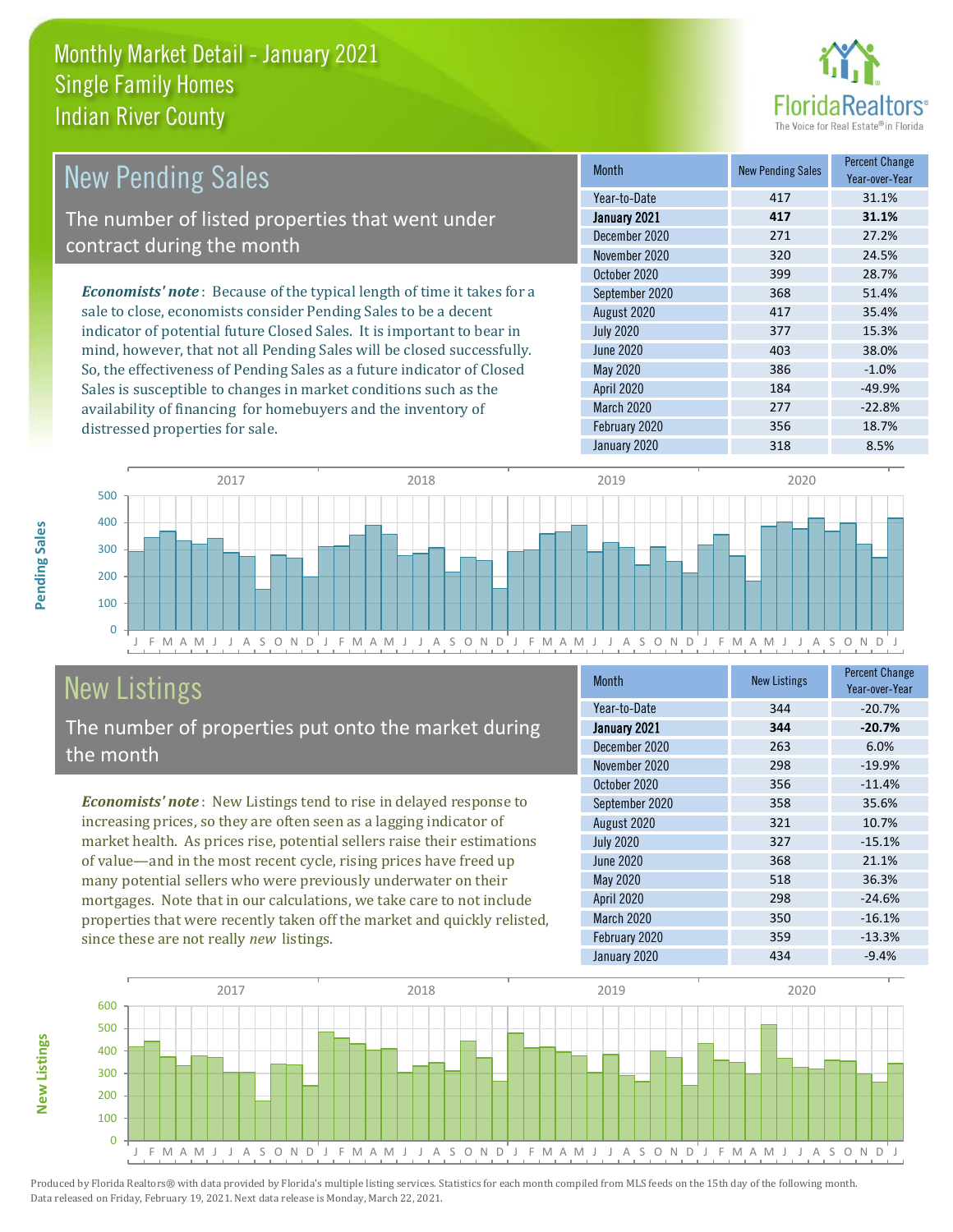

# Inventory (Active Listings)

The number of property listings active at the end of the month

*Economists' note* : There are a number of ways to define and calculate Inventory. Our method is to simply count the number of active listings on the last day of the month, and hold this number to compare with the same month the following year. Inventory rises when New Listings are outpacing the number of listings that go off-market (regardless of whether they actually sell). Likewise, it falls when New Listings aren't keeping up with the rate at which homes are going off-market.

| <b>Month</b>      | Inventory | <b>Percent Change</b><br>Year-over-Year |
|-------------------|-----------|-----------------------------------------|
| YTD (Monthly Avg) | 619       | $-55.9%$                                |
| January 2021      | 619       | $-55.9%$                                |
| December 2020     | 692       | $-50.9%$                                |
| November 2020     | 733       | $-47.2%$                                |
| October 2020      | 774       | $-43.8%$                                |
| September 2020    | 845       | $-33.4%$                                |
| August 2020       | 885       | $-32.9%$                                |
| <b>July 2020</b>  | 1,052     | $-25.1%$                                |
| June 2020         | 1,151     | $-17.3%$                                |
| <b>May 2020</b>   | 1,468     | $-2.2%$                                 |
| April 2020        | 1,438     | $-9.5%$                                 |
| March 2020        | 1,436     | $-12.4%$                                |
| February 2020     | 1,383     | $-21.2%$                                |
| January 2020      | 1,405     | $-15.4%$                                |



# Months Supply of Inventory

An estimate of the number of months it will take to deplete the current Inventory given recent sales rates

*Economists' note* : MSI is a useful indicator of market conditions. The benchmark for a balanced market (favoring neither buyer nor seller) is 5.5 months of inventory. Anything higher is traditionally a buyers' market, and anything lower is a sellers' market. There is no single accepted way of calculating MSI. A common method is to divide current Inventory by the most recent month's Closed Sales count, but this count is a usually poor predictor of future Closed Sales due to seasonal cycles. To eliminate seasonal effects, we use the 12-month average of monthly Closed Sales instead.

| Month                    | <b>Months Supply</b> | <b>Percent Change</b><br>Year-over-Year |
|--------------------------|----------------------|-----------------------------------------|
| <b>YTD (Monthly Avg)</b> | 2.0                  | $-60.0%$                                |
| January 2021             | 2.1                  | $-58.0%$                                |
| December 2020            | 2.3                  | $-54.9%$                                |
| November 2020            | 2.5                  | $-50.0%$                                |
| October 2020             | 2.7                  | $-46.0%$                                |
| September 2020           | 3.1                  | $-34.0%$                                |
| August 2020              | 3.3                  | $-32.7%$                                |
| <b>July 2020</b>         | 4.0                  | $-24.5%$                                |
| <b>June 2020</b>         | 4.4                  | $-17.0%$                                |
| <b>May 2020</b>          | 5.5                  | $-3.5%$                                 |
| <b>April 2020</b>        | 5.2                  | $-13.3%$                                |
| March 2020               | 5.1                  | $-19.0%$                                |
| February 2020            | 4.9                  | $-26.9%$                                |
| January 2020             | 5.0                  | $-20.6%$                                |

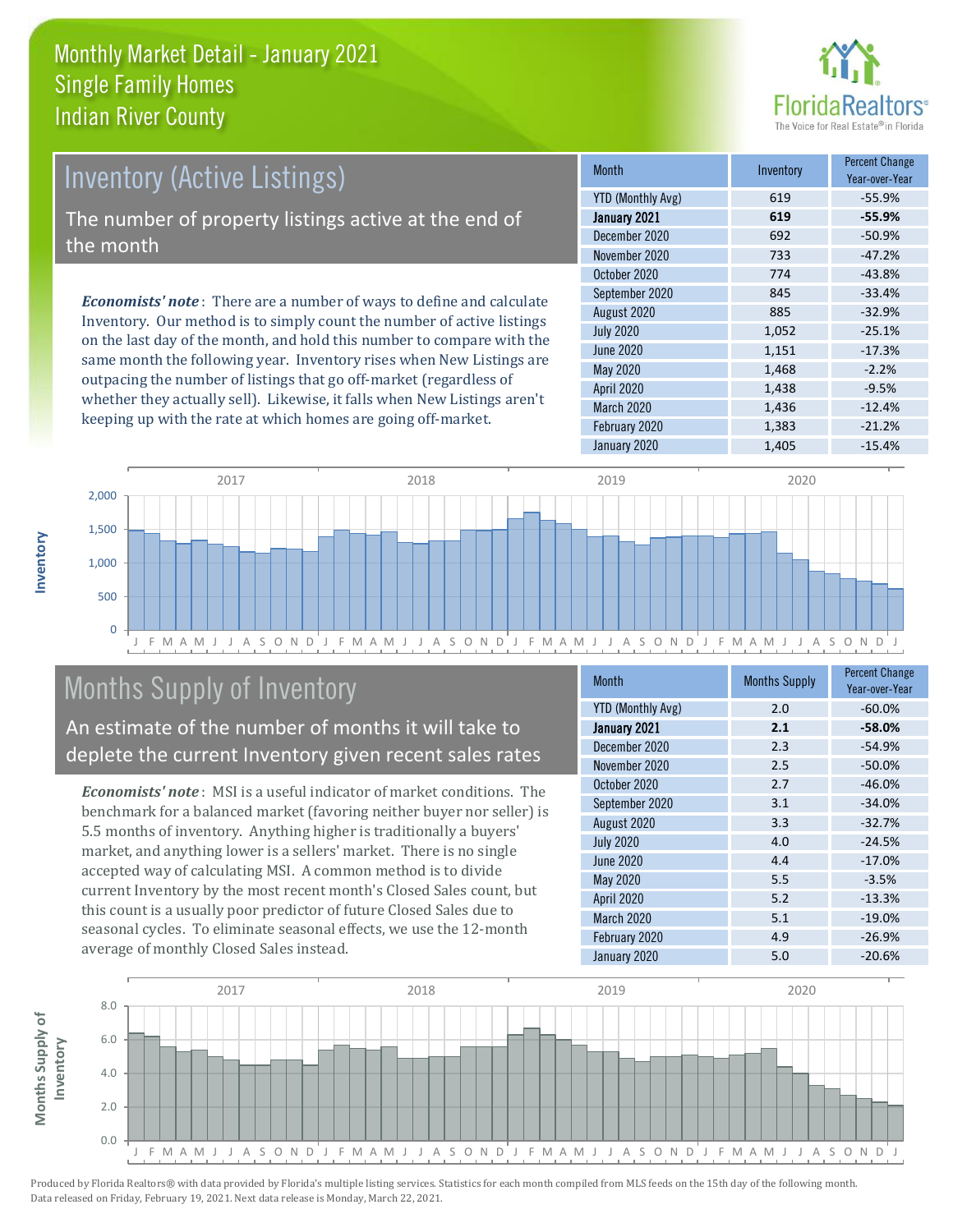

#### *Economists' note:* Closed Sales are one of the simplest—yet most important—indicators for the residential real estate market. When comparing Closed Sales across markets of different sizes, we recommend comparing the percent changes in sales rather than the number of sales. Closed Sales (and many other market metrics) are affected by seasonal cycles, so actual trends are more accurately represented by year-over-year changes (i.e. comparing a month's sales to the amount of sales in the same month in the previous year), rather than changes from one month to the next. \$1,000,000 or more 18 12.5% \$250,000 - \$299,999 43 115.0% \$300,000 - \$399,999 48 71.4% \$400,000 - \$599,999 28 55.6% \$600,000 - \$999,999 18 38.5% \$150,000 - \$199,999 28 -17.6% \$200,000 - \$249,999 40 -11.1% \$100,000 - \$149,999 5 -76.2% Sale Price Closed Sales Percent Change Year-over-Year Less than \$50,000 0 0 N/A  $$50.000 - $99.999$  1 -50.0% Closed Sales by Sale Price The number of sales transactions which closed during the month



### Median Time to Contract by Sale Price The median number of days between the listing date and contract date for all Closed Sales during the month

*Economists' note* : Like Time to Sale, Time to Contract is a measure of the length of the home selling process calculated for sales which closed during the month. The difference is that Time to Contract measures the number of days between the initial listing of a property and the signing of the contract which eventually led to the closing of the sale. When the gap between Median Time to Contract and Median Time to Sale grows, it is usually a sign of longer closing times and/or declining numbers of cash sales.

| <b>Sale Price</b>     | <b>Median Time to</b><br>Contract | <b>Percent Change</b><br>Year-over-Year |
|-----------------------|-----------------------------------|-----------------------------------------|
| Less than \$50,000    | (No Sales)                        | N/A                                     |
| $$50,000 - $99,999$   | 2 Days                            | $-88.2%$                                |
| $$100,000 - $149,999$ | 22 Days                           | $-62.1%$                                |
| $$150,000 - $199,999$ | 23 Days                           | $-59.6%$                                |
| \$200,000 - \$249,999 | 15 Days                           | $-75.0%$                                |
| \$250,000 - \$299,999 | 29 Days                           | $-57.4%$                                |
| \$300,000 - \$399,999 | 37 Days                           | $-26.0%$                                |
| \$400,000 - \$599,999 | 17 Days                           | $-77.9%$                                |
| \$600,000 - \$999,999 | 77 Days                           | $-53.0%$                                |
| \$1,000,000 or more   | 80 Days                           | $-70.1%$                                |



**Closed Sales**

**Median Time to Contract Median Time to Contract**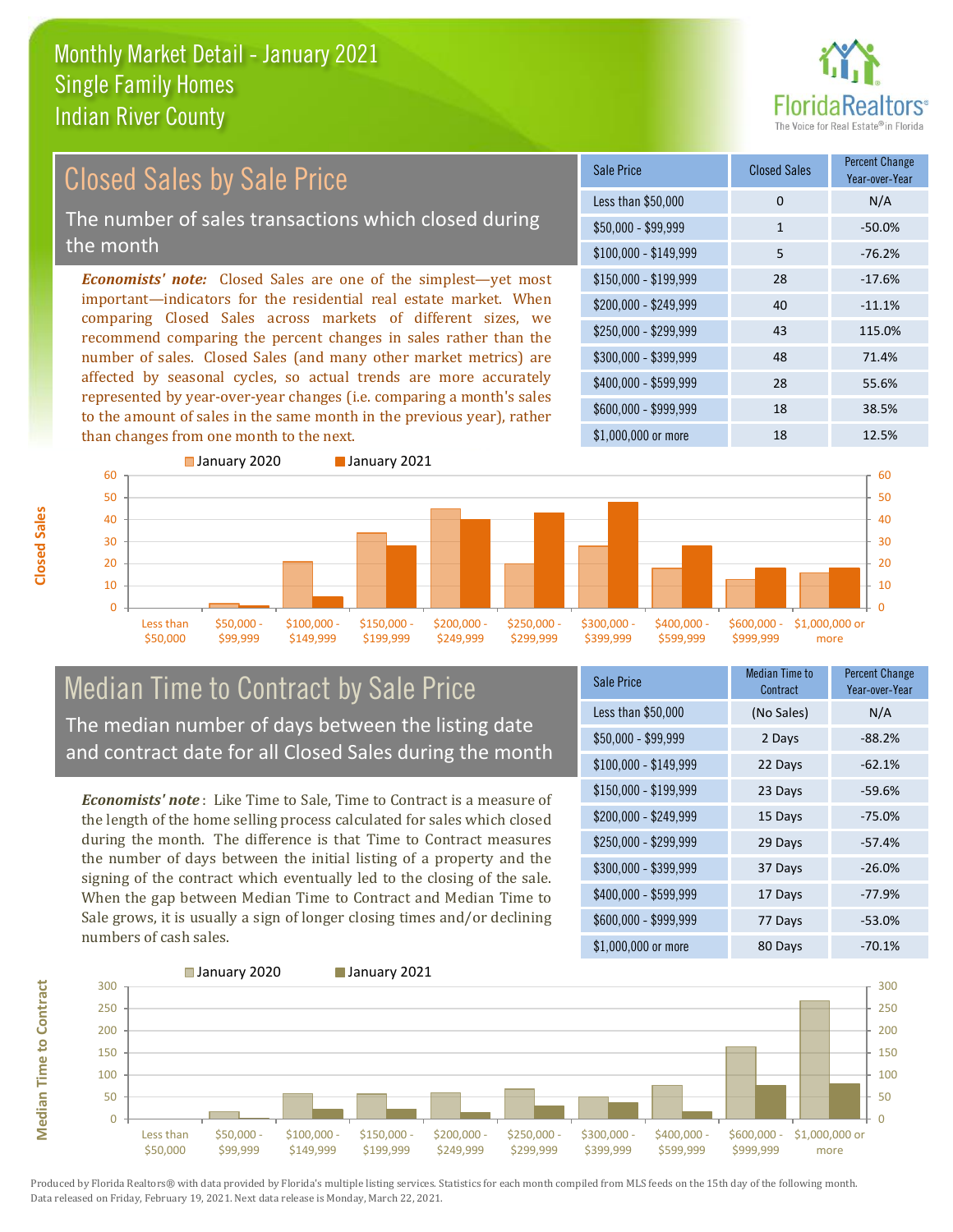

# New Listings by Initial Listing Price The number of properties put onto the market during

the month

*Economists' note:* New Listings tend to rise in delayed response to increasing prices, so they are often seen as a lagging indicator of market health. As prices rise, potential sellers raise their estimations of value—and in the most recent cycle, rising prices have freed up many potential sellers who were previously underwater on their mortgages. Note that in our calculations, we take care to not include properties that were recently taken off the market and quickly relisted, since these are not really *new* listings.

| <b>Initial Listing Price</b> | <b>New Listings</b> | <b>Percent Change</b><br>Year-over-Year |
|------------------------------|---------------------|-----------------------------------------|
| Less than \$50,000           | 0                   | N/A                                     |
| $$50,000 - $99,999$          | 1                   | 0.0%                                    |
| $$100,000 - $149,999$        | 7                   | $-66.7%$                                |
| $$150,000 - $199,999$        | 39                  | $-37.1%$                                |
| \$200,000 - \$249,999        | 51                  | $-35.4%$                                |
| $$250,000 - $299,999$        | 57                  | $-26.0%$                                |
| \$300,000 - \$399,999        | 86                  | 41.0%                                   |
| \$400,000 - \$599,999        | 44                  | $-25.4%$                                |
| \$600,000 - \$999,999        | 27                  | $-32.5%$                                |
| $$1,000,000$ or more         | 32                  | $-5.9%$                                 |



**Inventory**



### Inventory by Current Listing Price The number of property listings active at the end of the month

*Economists' note* : There are a number of ways to define and calculate Inventory. Our method is to simply count the number of active listings on the last day of the month, and hold this number to compare with the same month the following year. Inventory rises when New Listings are outpacing the number of listings that go off-market (regardless of whether they actually sell). Likewise, it falls when New Listings aren't keeping up with the rate at which homes are going off-market.

| <b>Current Listing Price</b> | Inventory    | <b>Percent Change</b><br>Year-over-Year |
|------------------------------|--------------|-----------------------------------------|
| Less than \$50,000           | $\Omega$     | $-100.0%$                               |
| $$50,000 - $99,999$          | $\mathbf{1}$ | $-75.0%$                                |
| $$100,000 - $149,999$        | 8            | $-78.4%$                                |
| $$150,000 - $199,999$        | 52           | $-57.0%$                                |
| \$200,000 - \$249,999        | 60           | $-68.1%$                                |
| \$250,000 - \$299,999        | 83           | $-54.9%$                                |
| \$300,000 - \$399,999        | 109          | $-47.1%$                                |
| \$400,000 - \$599,999        | 82           | $-61.5%$                                |
| \$600,000 - \$999,999        | 79           | $-61.3%$                                |
| \$1,000,000 or more          | 145          | $-41.3%$                                |